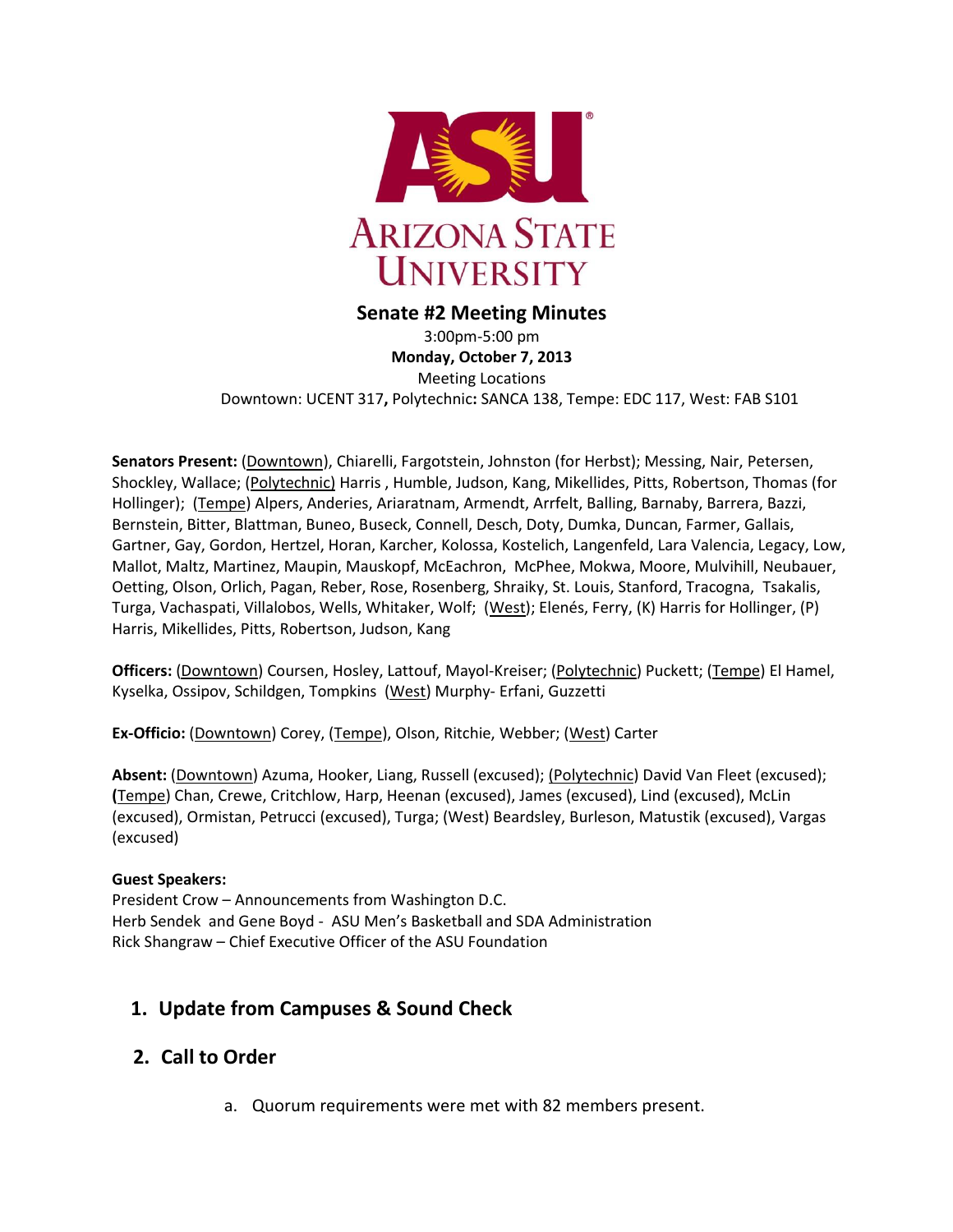# **3. ASU President Report-Michael Crow**

Dr. Crow reported that the Provost search is underway. Twenty faculty members are serving on the search committee which is chaired by Mark Searle and Mari Koerner. The university has made progress with the Arizona Board of Regents and is hopeful for the same with the governor regarding budget requests. He indicated a substantial request and allocation model reflects performance-based funding. The university should focus on retention efforts, and is looking for new ideas and energy to help increase retention. Faculty should email him directly with ideas. Dr. Tompkins inquired about additional budget to be able to track students better. Dr. Crow said that the university has been adding to the advising pool and tracking is improved. The process of advising is being evaluated.

# **4. Rick Shangraw-**Chief Executive Officer of the ASU Foundation

Rick Shangraw reported that the ASU Foundation is rolling out a new crowd fundraising platform which allows faculty to seek funding online for ideas. Currently, 100,000 donors support ASU through the foundation. There were over \$135 million in new gifts last year. The ASU Foundation's biggest challenge is working through funding priorities and aligning donor priorities with university needs. The foundation works with faculty and deans and their development staff on a monthly basis. His office will be launching a new campaign, a matching program.

Dr. Guzzetti asked about retirement housing for faculty which has been mentioned recently. Dr. Shangraw stated that this initiative is in the early planning stages and they are currently identifying a location for Tempe. Plans are to develop a branded living facility that includes programming, such a facility is about 2 to 3 years away from completion.

# **5. Additional Presentations**

### a. Herb Sendek and Jean Boyd Men's basketball and ICA

Gene Boyd reported that significant gains in graduation rates for athletes have occurred over the last 10, 12 years. Student athlete development is comprehensive and has led to the best academic performance so far. The graduation success rate is 82%, academic progress is 4th in the PAC 12 and the average GPA of student athletes is 3.02.

Herb Sendek highlighted the academic performance of the men's basketball team. For example, two student athletes will earn master's degrees. Two students returned to the university to earn degrees. Several are playing in the NBA with more expected this year. Student athletes are involved in the community, volunteering and conducting clinics.

Senator Kostelich asked Coach Sendek about the disparity in graduation rates among programs. Coach Sendek stated that there are more demands on scholar athletes, such as the challenging schedule for basketball teams, budgets for some programs are not strong enough to provide the academic support needed, and perhaps the NBA draft is a factor. Despite challenges, overall progress remains tremendous. Many scholar athletes in the basketball programs are the first in their family to graduate.

# **6. UAC Report – Tom Schildgen**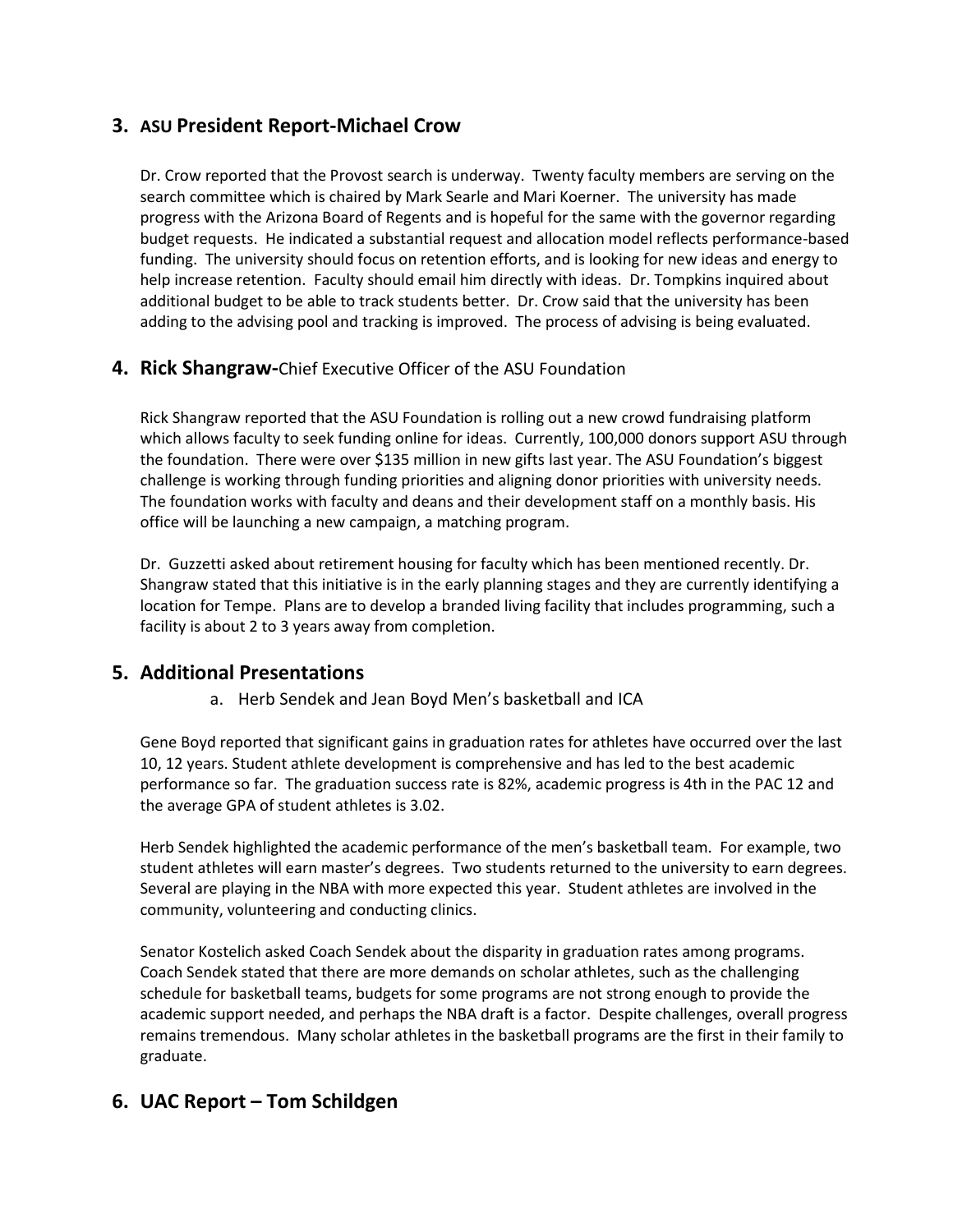President Schildgen reported on the following items:

 President Schildgen indicated a need for a senate ombudsperson and identified Larry Olson from ASU Poly to serve in this capacity. Dr. Olson has previous experience serving in this role. A motion was made by Senator El-Hamel with a second from Senator Tompkins, to nominate Larry Olson for Senate Ombudsperson.

### **Final Votes Recorded: 84=yes 0=no 5=abstain Motion passed to appoint Dr. Larry Olson to serve as Senate Ombudsperson**

- A new faculty reception will be held on Thursday, October 7 at the University Club.
- The UAC has accepted nominations for senate president-elect and upon UAC vote, that person will be serving with him the remainder of this year.
- Several faculty achievements and scholars who joined ASU recently were highlighted. The Senator Spotlight for October features Dr. Alejandra Elenes from West Campus.
- Co-Chairs have been selected for the Task Force on Institutional Integrity and Ethics: Jason Roberts and Cristi Coursen. Dr. Roberts reported that the committee will focus on trying to determine what integrity and ethics policies exist and identify best elements of current policies and practices to determine what it means to be an ethical Sun Devil.
- The PAC 12 faculty leadership coalition conference is coming up in early November. Tom shared a video from the Big 10 Committee on Institutional Cooperation to illustrate what the PAC 12 coalition is interested in. The CIC video explained how shared purpose and aggregation of resources helps members accomplish more than a single university in areas such as research, efficiency, reduced cost and global impact. Currently, four institutions have formed a working group for the PAC 12 coalition.
- President Schildgen and others attended the Arizona Board of Regents meetings recently. ABOR Vice-Chair Mark Killian will be speaking at the November meeting.

# **7. Old Business**

- **a. CAPC** Consent agenda motions & new course proposals found in Appendix A
- Senate **[Motion 2014-1](http://usenate.asu.edu/node/4734)** Request from the College of Liberal Arts and Sciences-School of Mathematical and Statistical Sciences – for the establishment of an undergraduate certificate in Actuarial Science.
- Senate **[Motion 2014-2](http://usenate.asu.edu/node/4735)** Request from the College of Liberal Arts and Sciences School of Mathematical and Statistical Sciences - for the establishment of an undergraduate degree – BS in Actuarial Sciences.
- Senate **[Motion 2014-3](http://usenate.asu.edu/node/4736)** Request from the Mary Lou Fulton Teachers College Division of Education Leadership and Innovation- for the name change of a graduate certificate - from: Institutional Research – to: Institutional Research and Policy Analysis.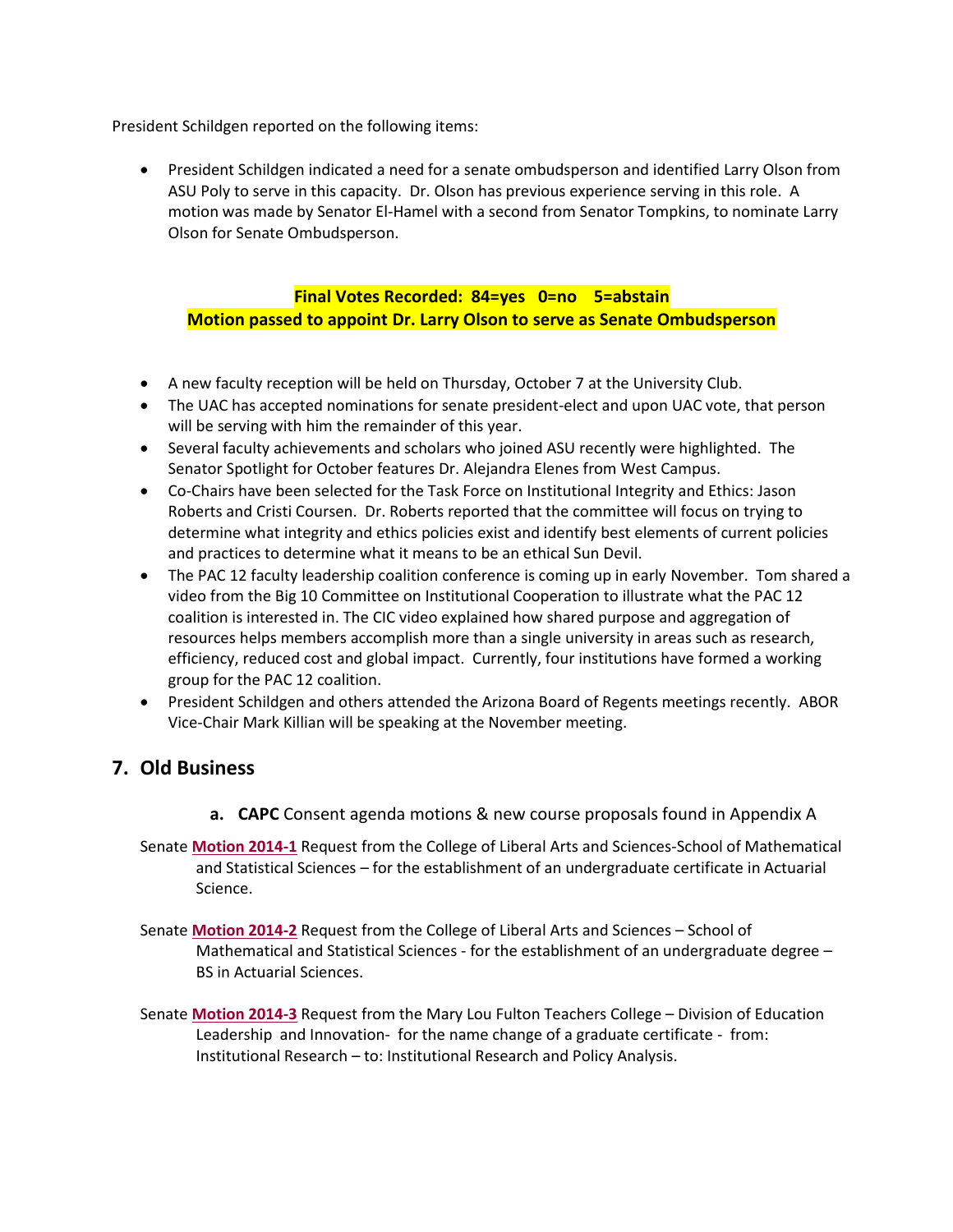- Senate **[Motion 2014-4](http://usenate.asu.edu/node/4737)** Request from the Mary Lou Fulton Teachers College Division of Educational Leadership and Innovation - for the name change of a graduate degree - from: MA in Educational Psychology – to: MA in Learning Sciences
- Senate **[Motion 2014-5](http://usenate.asu.edu/node/4738)** Request from the College of Technology and Innovation Morrison School of Agribusiness and Resource Management- for the name change of a graduate degree - from: MS in Agribusiness– to: MS in Environmental and Resource Management.

CAPC Chair Pagan summarized these motions as pertaining to the establishment of degree programs and certificates as well as name changes.

> **Final Votes Recorded 84= yes 1 = no 2 = abstain Senate Motion 2014/1-5 passed; items approved.**

**b. UAC Motions** 

Senate **[Motion 2013-54](http://usenate.asu.edu/node/4532)** Changes to Article I, II and III of the University Senate Constitution

President Schildgen acknowledged the motion to table 2013-54 at the last senate meeting was never seconded or voted upon. Dr. Schildgen withdrew this motion to table and opened 2013-54 for discussion. Task Force Chair El Hamel referenced the document sent out to senators for review. He indicated the senate ombudsperson section will be left in place. The other change has to do with incorporating the selection of a UAC vice-president who will be elected in the fall. Senator McPhee seconded the motion.

**Final Votes Recorded 71= yes 3 = no 9 = abstain Senate Motion 2013-54 passed and changes were approved.**

### **8. New Business**

#### **a. CAPC Motions**

- Senate **[Motion 2014-6](http://usenate.asu.edu/node/4778)** Request from the College of Liberal Arts and Sciences Department of Psychology - for the establishment of a graduate degree – M.S. in Applied Behavior Analysis
- Senate **[Motion 2014-7](http://usenate.asu.edu/node/4779)** Request from the College of Liberal Arts and Sciences Department of English/School of International Letters and Cultures - for the establishment of a graduate certificate in Literacy Translation Studies
- Senate **[Motion 2014-8](http://usenate.asu.edu/node/4780)** Request from the College of Health Solutions School of Nutrition and Health Promotion - for the establishment of a graduate degree – M.S. in Obesity Prevention and Management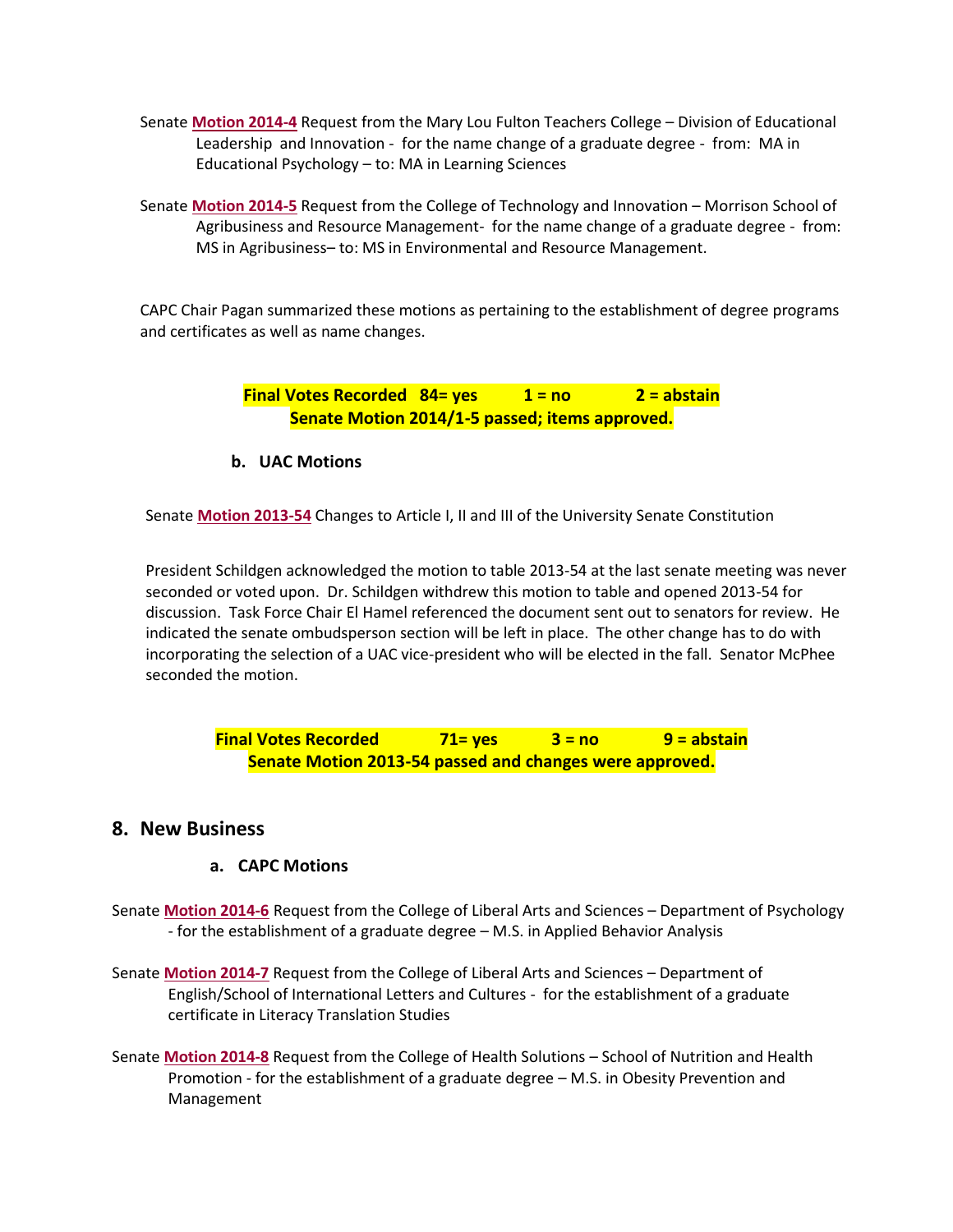- Senate **[Motion 2014-9](http://usenate.asu.edu/node/4781)** Request from the Walter Cronkite School of Journalism and Mass Communication– for the establishment of a graduate certificate in Business Journalism
- Senate **[Motion 2014-10](http://usenate.asu.edu/node/4783)** Request from the Herberger Institute for Design and the Arts– Dean's Office for the establishment of an undergraduate certificate in - Arts in Education
- Senate **[Motion 2014-11](http://usenate.asu.edu/node/4784)** Request from the School of Letters and Sciences Technical Communication Program - for the establishment of a graduate degree – M.S. in Technical Communication
- Senate **[Motion 2014-13](http://usenate.asu.edu/node/4786)** Request from the College of Liberal Arts and Sciences School of Geographical Sciences and Urban Planning - for the establishment of an undergraduate degree – B.S. in Geographic Information Science
- Senate **[Motion 2014-14](http://usenate.asu.edu/node/4788)** Request from the College of Technology and Innovation– Department of Engineering - for the disestablishment of an undergraduate degree– B.S. in Applied Computer Science
- Senate **[Motion 2014-15](http://usenate.asu.edu/node/4789)** Request from the College of Technology and Innovation– Department of Engineering - for the disestablishment of an undergraduate degree (with concentrations) – B.S. in Computer Systems (with concentrations in Computer Hardware Technology and Embedded Systems Technology)
- Senate **[Motion 2014-16](http://usenate.asu.edu/node/4790)** Request from the W.P. Carey School of Business– Department of Information Systems- for the establishment of an undergraduate Degree – B.S. in Business Data Analytics
- Senate **[Motion 2014-17](http://usenate.asu.edu/node/4791)** Request from the W.P. Carey School of Business– Department of Information Systems- for the establishment of an undergraduate certificate in – Applied Business Data Analytics
- Senate **[Motion 2014-18](http://usenate.asu.edu/node/4792)** Request from the W.P. Carey School of Business– Department of Marketing for the establishment of an undergraduate certificate in – Professional Sales

CAPC Chair Pagan summarized motions as establishment/disestablishment of new degree programs and certificates. Motions 2014-6-18 were submitted as first read to be voted on at the next meeting. Discussion followed about whether CAPC and the Senate reviews new course proposals, it was determined that the course proposals are presented as a point of information only.

#### **b. Other Motions**

Senate **[Resolution 2014-12](http://usenate.asu.edu/node/4785)** Intimate Partner Violence and Abuse Protocol and Increasing Awareness for ASU Community

Senator Ossipov introduced Dr. Denise Bodman as the originator of this resolution as part of domestic violence awareness month which is nationally recognized in October, as well as proposing that the